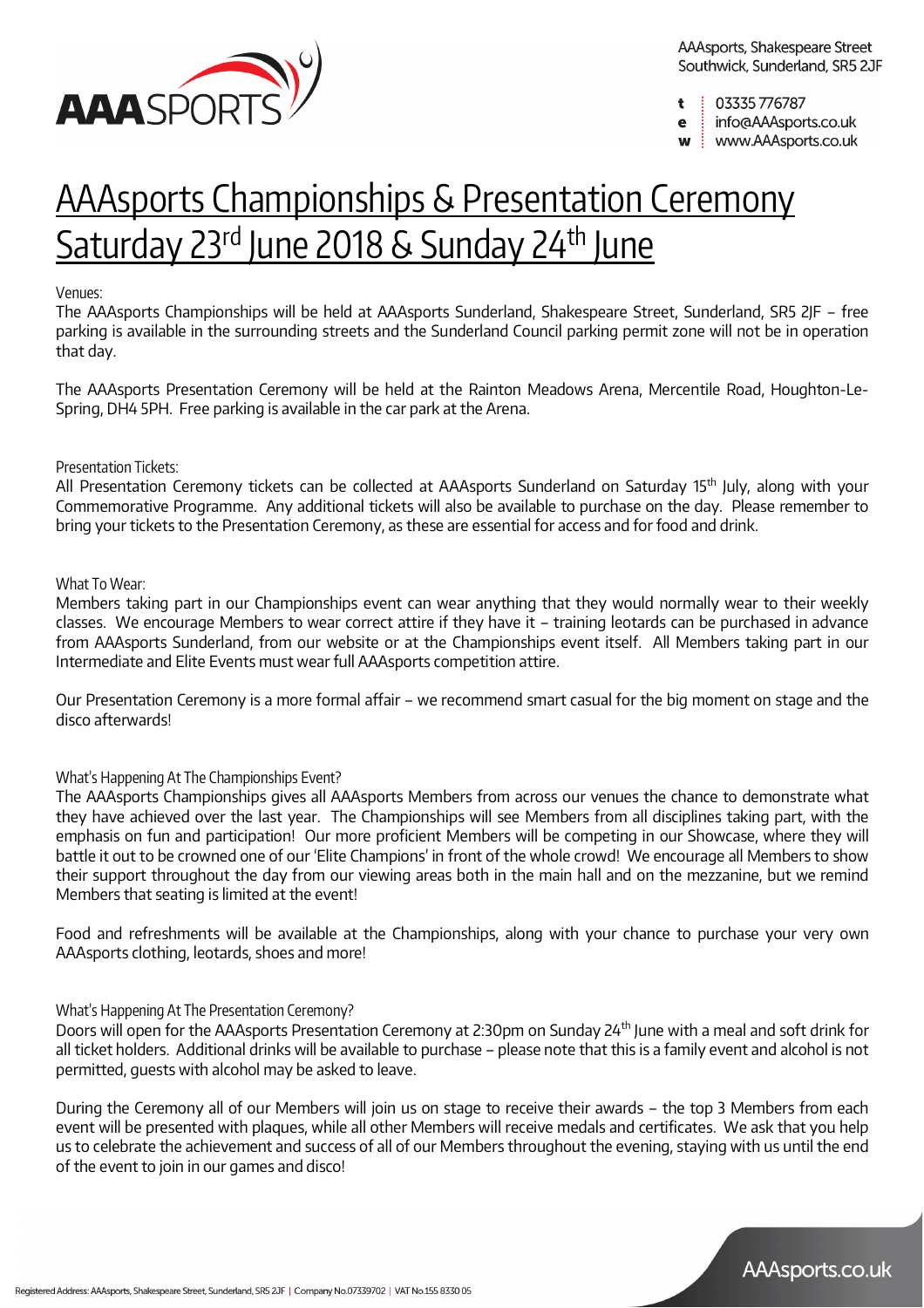

AAAsports, Shakespeare Street Southwick, Sunderland, SR5 2JF

- 03335 776787 t
- info@AAAsports.co.uk e
- www.AAAsports.co.uk W

# Approximate Timetable - 23<sup>rd</sup> June 2018

The AAAsports Championships is a complex and busy event, and therefore groups will be split across the day. Please pay particular attention to which group Members are competing in, especially Members who may be performing in more than one event. Start lists can be found on the following pages and Members can leave the event once they have finished performing if they wish. Remember – the Gymnastics events include performances on both Floor and Vault across the day and Trampoline includes the performance of two routines each.

Events can run **up to 1 hour ahead of schedule**, except events starting at 9:00am which will begin on time – upon arrival, please check in at Reception and collect your Commemorative Programme and Presentation Tickets before finding a seat in our spectator area. Please listen out for announcements at the event to ensure Members are ready to take part. Don't forget to check out our Showcase at 1:30pm with our more experienced Members competing to become a AAAsports Champion for 2018!

| <b>Time</b>    | <b>Trampoline Area</b>                            | <b>Floor Area 1</b>                                    | <b>Floor Area 2</b>                  | <b>Vault Area</b>                                                  |
|----------------|---------------------------------------------------|--------------------------------------------------------|--------------------------------------|--------------------------------------------------------------------|
| 09:00          | Pre-School Display                                | Pre-School Display                                     |                                      | DMT Prelim Warm-Up                                                 |
| 09:15          |                                                   |                                                        |                                      | <b>DMT Prelim Compete</b>                                          |
| 09:30          |                                                   |                                                        | Elite Gymnastics                     |                                                                    |
| 09:45          |                                                   |                                                        | Warm-Up & Compete                    | DMT Final Warm-Up                                                  |
| 10:00          |                                                   |                                                        |                                      | <b>DMT Final Compete</b>                                           |
| 10:15          | Trampoline Age 5-6,                               | Cheerleading                                           |                                      | Fundamental Age 7&U (#1 to 11)                                     |
| 10:30          | Age 7-10 Disability &                             | Warm-Up & Compete                                      |                                      | & Recreation Age 8&U (#1 to 12)                                    |
| 10:45          | Age 7-10 (#1 to 10)                               |                                                        |                                      |                                                                    |
| 11:00          | Trampoline Age 7-10<br>(#11 to 18)                | Recreation<br>Age 8&U (#1 to 12)                       | Fundamental<br>Age 7&U (#1 to 11)    | Fundamental Age 7&U (#12 to 15)<br>Fundamental Age 8&O (#1 to 5)   |
| 11:15          |                                                   |                                                        |                                      | Recreation Age 8&U (#13 to 17)<br>& Recreation Age 9-10 (#1 to 7)  |
| 11:30          | Trampoline Age 11&O<br>$(\text{\#}1\text{ to }8)$ | Recreation Age 8&U (#13<br>to 17) & Age 9-10 (#1 to 7) | Fundamental<br>Age 7&U (#12 to 15) & | Fundamental Age 8&O (#6 to 15)<br>& Recreation Age 9-10 (#8 to 19) |
| 11:45          |                                                   |                                                        | Age 8&O (#1 to 5)                    |                                                                    |
| 12:00          | Trampoline Age 11&O<br>(#9 to 15) & Age 11&O      | Recreation Age 9-10<br>(48 to 19)                      | Fundamental<br>Age 8&O (#6 to 15)    | Elite Gymnastics,<br>Recreation Age 11&O                           |
| 12:15          | Disability                                        |                                                        |                                      | & Disability Age 11&O                                              |
| 12:30          | Elite Trampoline                                  | Recreation Age 11&O                                    | Squad Gymnastics Age                 | Squad Gymnastics Age 11&O                                          |
| 12:45          | Warm-Up                                           | & Disability Age 11&O                                  | 10&U (#1 to 8)                       |                                                                    |
| 13:00          | Elite Trampoline                                  |                                                        | Squad Gymnastics                     |                                                                    |
| 13:15          | Compete                                           |                                                        | Age 10&U (#9 to 16)                  |                                                                    |
| 13:30          | <b>MARCH ON</b>                                   | <b>MARCH ON</b>                                        | <b>MARCH ON</b>                      | <b>MARCH ON</b>                                                    |
| 13:45          | <b>SHOWCASE FINAL</b>                             | <b>SHOWCASE FINAL</b>                                  | <b>SHOWCASE FINAL</b>                |                                                                    |
| 14:00          | Trampoline                                        | Cheerleading                                           | Gymnastics                           |                                                                    |
| 14:15          |                                                   |                                                        |                                      |                                                                    |
| 14:30          | Trampoline Adult (#1                              | <b>Advanced Recreation</b>                             | Squad Gymnastics Age                 | Squad Gymnastics Age 10&U (#1                                      |
| 14:45<br>15:00 | to $4)$                                           | Age 11&0                                               | 11&O (#1 to 5)                       | to 8) & Advanced Recreation<br>Age 10&U                            |
| 15:15          |                                                   | <b>Advanced Recreation</b>                             | Squad Gymnastics Age                 | Squad Gymnastics Age 10&U (#9                                      |
| 15:30          |                                                   | Age 10&U                                               | 11&O (#6 to 10)                      | to 16) & Advanced Recreation                                       |
| 15:45          |                                                   |                                                        |                                      | Age 11&O                                                           |
| 16:00          | <b>END OF EVENT</b>                               |                                                        |                                      |                                                                    |

**WITH THE EXCEPTION OF EVENTS STARTING AT 9:00AM, ALL EVENTS MAY RUN UP TO 1 HOUR IN ADVANCE PLEASE MAKE SURE YOU ARE READY TO BEGIN YOUR ACTIVITY**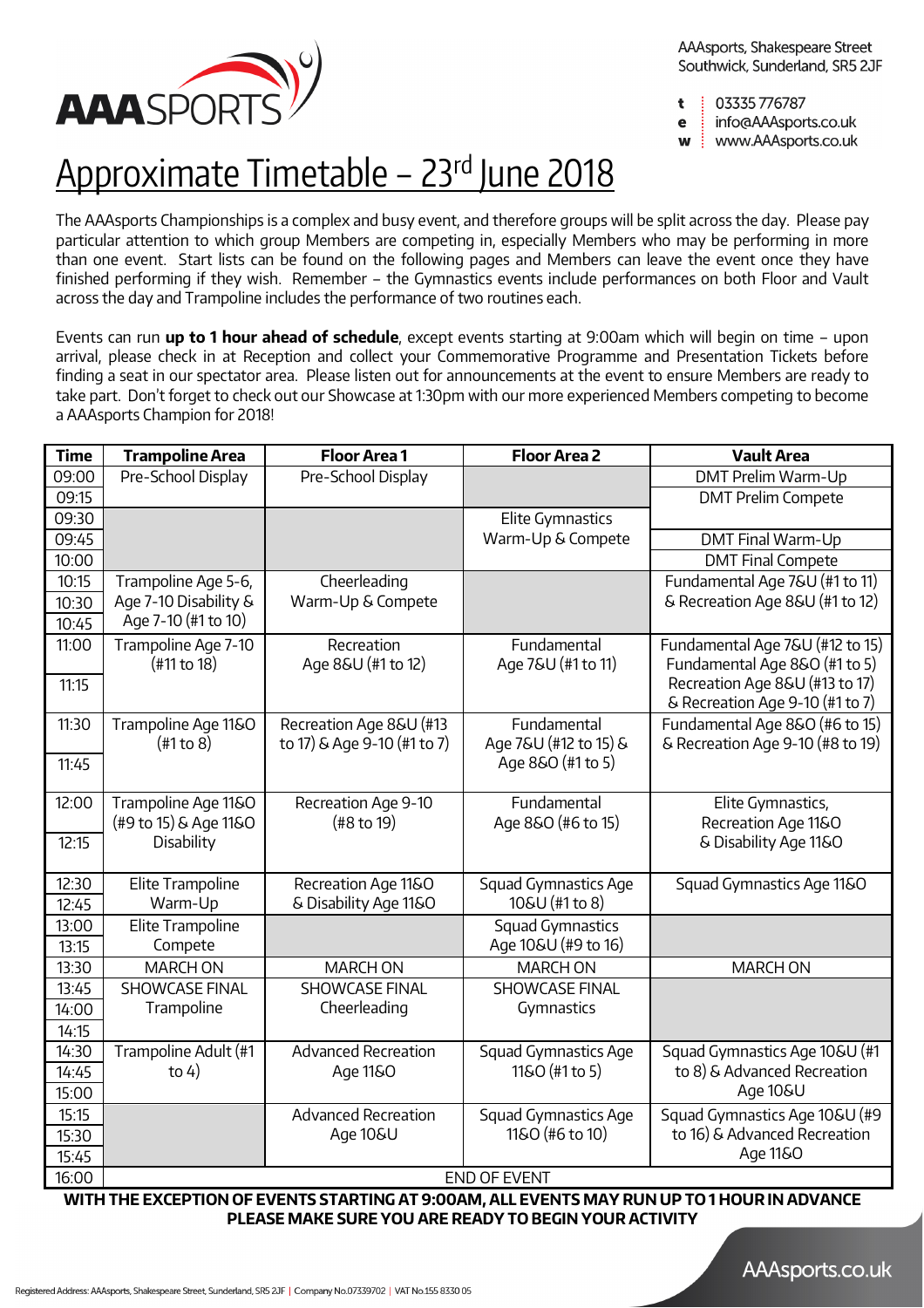

AAAsports, Shakespeare Street Southwick, Sunderland, SR5 2JF

03335776787 t

info@AAAsports.co.uk e

www.AAAsports.co.uk W

# <u> Approximate Timetable – 24rd June 2018</u>

The AAAsports Presentation Ceremony is a fun and exciting event which celebrates the last year in AAAsports. All Members who take part in the AAAsports Championships will receive their medal and certificate on stage, in addition to performances from our Cheerleaders, videos, special effects and much more!

Entry to the Presentation Ceremony is strictly by ticket only – every Member who takes part in the AAAsports Championships automatically receives their ticket included in their entry! Additional tickets can be purchased for £18 per person however availability is limited. Tickets can be purchased from the AAAsports website or at the Championships event, subject to availability.

Each ticket includes food and a drink at the Rainton Meadows Arena to enjoy during our Presentation Ceremony, then immediately after we invite our Members to join us for our disco which will include plenty of prizes to win!

Additional drinks are available to purchase but please note that this is a family event and alcohol is not permitted – guests with alcohol may be asked to leave.

An approximate timetable of events can be found below:

| Time               | <b>Details</b>                         |
|--------------------|----------------------------------------|
| 2:30 <sub>pm</sub> | Doors Open & Food Service Begins       |
| 3:30 <sub>pm</sub> | Food Service Ends & Ceremony Begins    |
| 5:30pm             | Ceremony Ends (approx.) & Disco Begins |
| 8:00pm             | End of Event                           |

**ENTRY IS STRICTLY BY TICKET ONLY**

**ALL GUESTS MUST HAVE THEIR TICKET TO GAIN ADMISSION**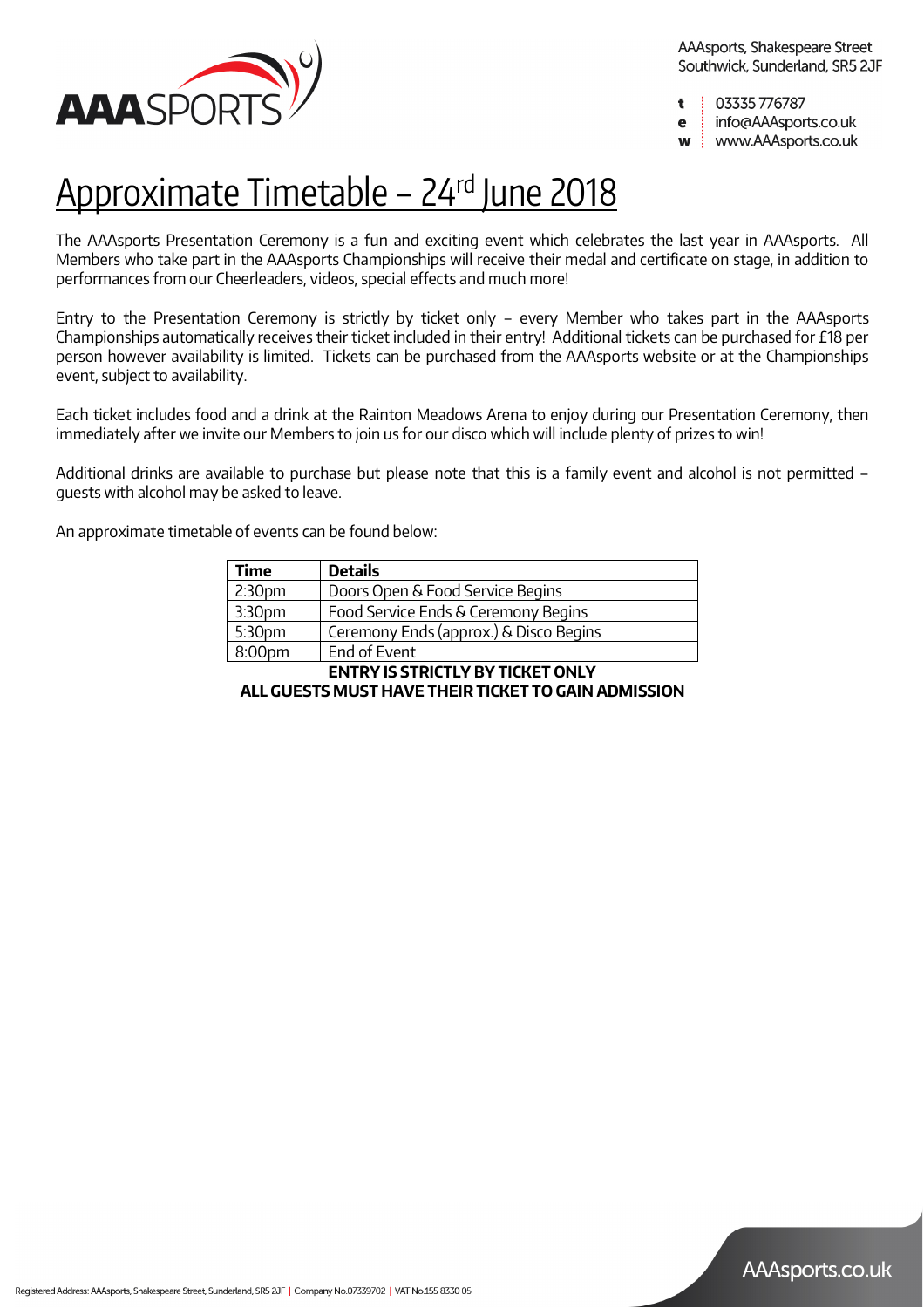

# **Start Lists**

### **Trampoline – Age 6 and Under**

- 1 Evan Jenkinson
- 2 Thanigan Raj

### **Trampoline – Age 7-10**

- 1 Yasmin Kerr
- 2 Chloe Duncton
- 3 Ellisha Marvin-Batey
- 4 Niamh Richardson
- 5 Nieve Dietz
- 6 Melissa Cansfield
- 7 Sadie Stewart
- 8 Sophie Bailey
- 9 Isabelle Gordon
- 10 Aaron Stobbart
- 11 Frances Hern
- 12 Amber Clark
- 13 Emilia Manning
- 14 Isobel Cherry
- 15 Charlotte Hughes
- 16 Angel Brumwell
- 17 Ella Emery
- 18 Thomas Blyth

### **Trampoline – Age 11 and Over**

- 1 Lucy Booth
- 2 Emma Lindsey
- 3 Ryan Hunter
- 4 Scarlett Kerr
- 5 Ruby Clark
- 6 Isobel Slater
- 7 Kira Thompson
- 8 Oliver Booth
- 9 Layna Burns
- 10 Holly Graham
- 11 Jessica Magog
- 12 Linzi Morland
- 13 Kate Mitchell
- 14 Finlay Thompson
- 15 Ruby Cruddas

### **Trampoline – Adults**

- 1 Audrey Wilson
- 2 Laura Donothey
- 3 Hannah Phillips
- 4 Rafaela Schelle

### **Disability Trampoline – Age 7-10**

- 1 Ryan Docherty
- 2 Jake Evans
- 3 Lewis Mitchell

### **Disability Trampoline – Age 11+**

1 – Helen Wilson

### **Elite Trampoline – Ladies**

- 1 Jamie Mason
- 2 Ava Liddle
- 3 Skye Veitch
- 4 Millie Hall
- 5 Callie Robertson
- 6 Mya Liddle
- 7 Ruby Newall
- 8 Samantha Wilson
- 9 Hannah Kehoe
- 10 Ellie Fisher
- 11 Emily Swinton

#### **Elite Trampoline – Mens**

- 1 Max Cruddas
- 2 Joe Appleby
- 3 Oliver Marshall
- 4 Daniel Jones
- 5 Matthew Jameson
- 6 Bradley Welsh

### **Pre-School Trampoline**

- 1 Matilda Griffin
- 2 Rubie Rose Calvert
- 3 Mia Hewitt
- 4 Luca Graham

### AAAsports, Shakespeare Street Southwick, Sunderland, SR5 2JF

- 03335 776787 t
- info@AAAsports.co.uk e
- w | www.AAAsports.co.uk

### **DMT – Age 11 and Over**

1 – Jessica Magog

### **Elite DMT – Ladies**

- 1 Skye Veitch
- 2 Samantha Wilson
- 3 Rosie Clark
- 4 Millie Hall

### **Elite DMT – Mens**

- 1 Daniel Jones
- 2 Oliver Marshall
- 3 Matthew Jameson
- 4 Nathaniel Rayner

### **REMEMBER**

Age groups are based on year of birth not age on Championships day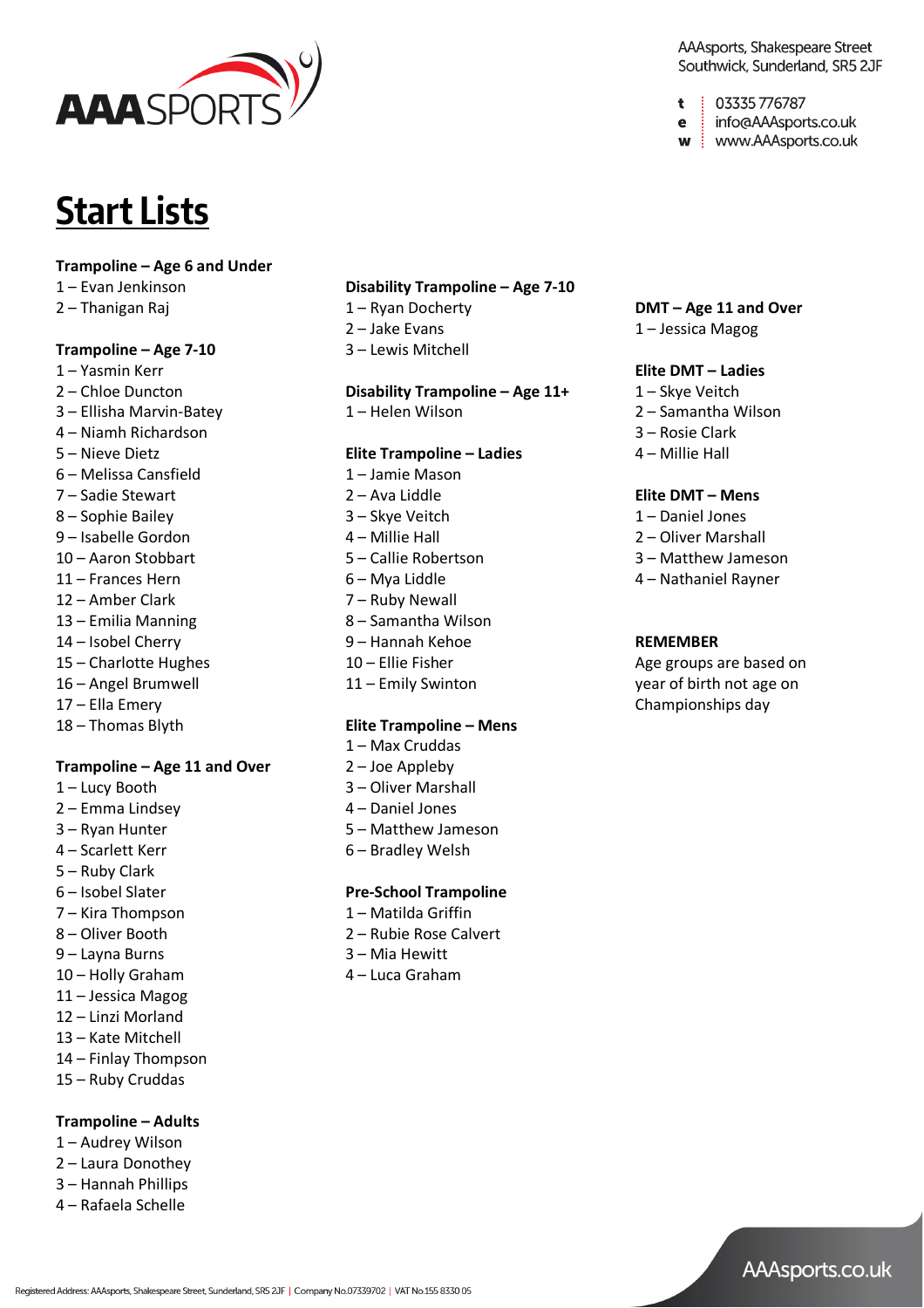

# **Start Lists**

### **Fundamental Gymnastics**

- **– Age 7 and Under**
- Maisie Anderson
- Chloe Cummings
- Mia Sue Spence
- Leah Broad
- Imogen Wild
- Isobel Lucy Newton
- Jessica Hindmarsh
- Lydia Okaroh -Gray
- Bethany Cransfield
- Amelia Armstrong
- Mia Gardner
- Connor Ewujowoh
- Maria Orphanides
- Richard Swinton
- Chloe O'Neill

## **Fundamental Gymnastics – Age 8 and Over**

- Shay Smith
- Amelia Watson
- Isla Judges
- Lilly Wilkins
- Charlotte Brown
- Paige Thompson
- Emily Burns
- Lydia Plimmer
- Sally Cooper
- Amelia Elliott
- Summer Jameson
- Ciara Howarth
- Grace Dalgarno
- Abbie Clark
- John David Hope

Registered Address: AAAsports, Shakespeare Street, Sunderland, SR5 2JF | Company No.07339702 | VAT No.155 8330 05

## **Recreation Gymnastics – Age 8 and Under**

- 
- Athena Elstob
- Katie Humble
- Lucy Gray
- Evie Goodwin
- Lucy Appleby
- Alexandra Harold
- Aimee Atkinson
- Gracie Mae Naisbett
- Hannah Hulme
- Neve Wilkinson
- Lexie McCabe
- Olivia Welsh
- Ruby Horn
- Sasha Malkin
- Grace Connor
- Izzy Maddison
- Chloe Duncton

## **Recreation Gymnastics – Age 9-10**

- 
- Amy Brown – Jo Grace Wheele
- 
- Ava Hardy
- Grace Donkin
- Maisie -Jae Oliver
- Grace Haswell
- Iris Olsson
- Ruby Taylor
- Matilda Cahill
- Isobel Cherry
- Molly Hodgson
- 2 Frankie Day
- Zoe Mills
- Lily Mersh
- Madison McDonald
- Ruby Newall
- 7 Nieve Dietz
- 8 Phoebe Jane Newton
- Sadie Stewart

### AAAsports, Shakespeare Street Southwick, Sunderland, SR5 2JF

- 03335 776787 t
- info@AAAsports.co.uk e
- w | www.AAAsports.co.uk

## **Recreation Gymnastics – Age 11 and Over**

- Hannah Bowerbank
- Jessica Mason
- Daniel McCully
- Grace Jones
- Emma Ferguson
- Ella Smart
- Neve Harrison
- Marley Dover
- Emma Lindsey

### **Pre -School Gymnastics**

- Robyn Stewart
- Natalia Wyatt
- Amelia Clark
- Izzy Ramsden
- Aiyla Kay
- Mia Hewitt

#### **REMEMBER**

Age groups are based on year of birth not age on Championships day

AAAsports.co.uk